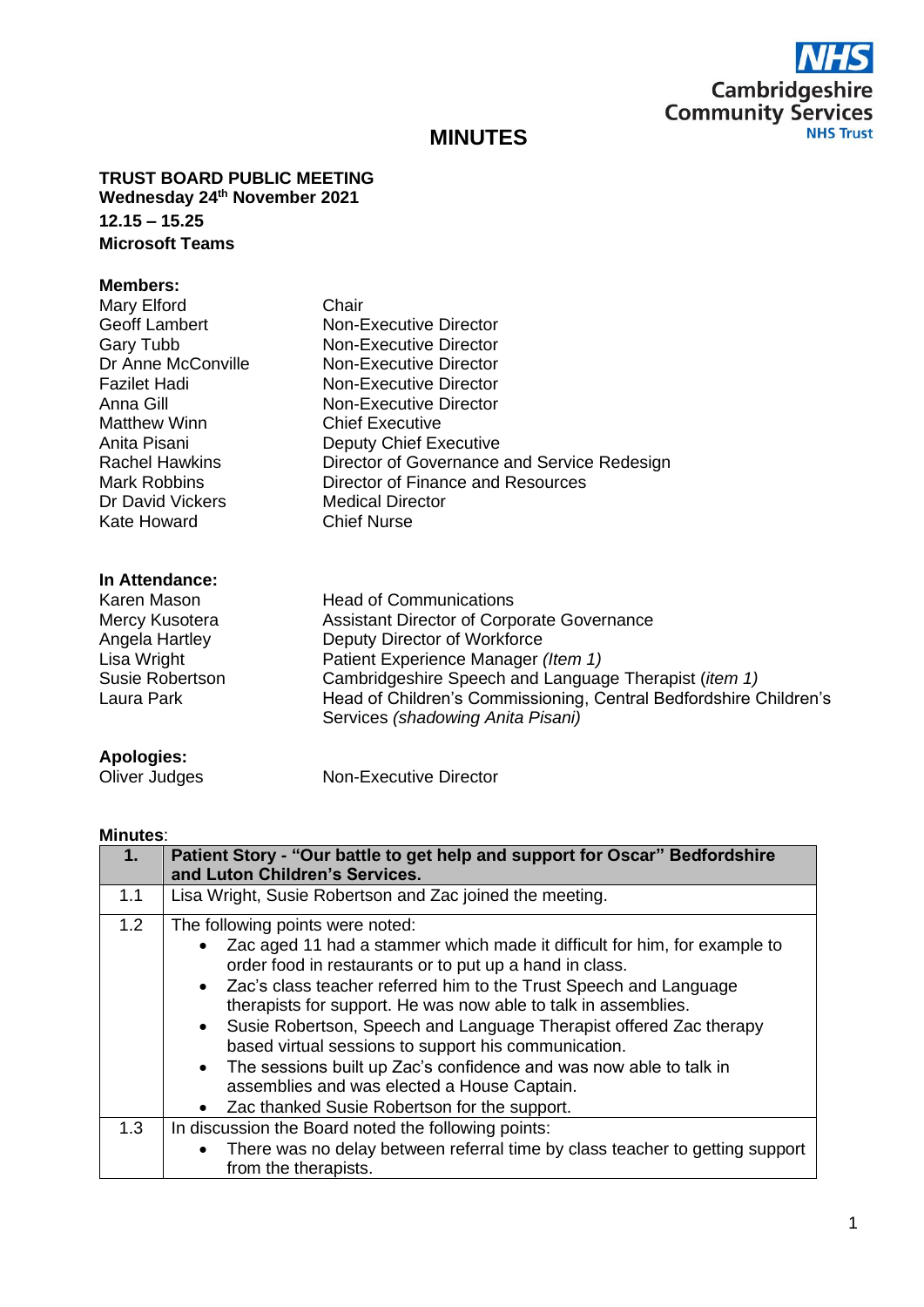|     | As a result of Susie Robertson's support, Zac's expectations were exceeded,<br>$\bullet$                                                   |
|-----|--------------------------------------------------------------------------------------------------------------------------------------------|
|     | his confidence grew above what he expected.                                                                                                |
|     | Zac was given the opportunity to role model other people who could be in a                                                                 |
|     | similar situation.                                                                                                                         |
|     | The story illustrated the significant impact that speech therapy could have.                                                               |
| 1.4 | The Board thanked Zac for sharing such an inspirational story. A recording of the                                                          |
|     | story and Board discussion would be shared with Zac's parents. Action: Mercy                                                               |
|     | Kusotera to send the recording of the story to Zac's parents.                                                                              |
| 2.0 | Chair's welcome, apologies and additional declarations                                                                                     |
|     |                                                                                                                                            |
| 2.1 | Laura Park, a fellow on Leading Beyond Boundaries systems leadership programme<br>in BLMK was shadowing Anita Pisani.                      |
| 2.2 | There were no new confirmed declaration of interests since the previous Board                                                              |
|     | meeting held on 15 <sup>th</sup> September 2021.                                                                                           |
| 3.0 | Minutes of previous meeting and matters arising                                                                                            |
|     |                                                                                                                                            |
| 3.1 | The minutes of the meeting held on 15 <sup>th</sup> September 2021 were approved as a                                                      |
|     | correct record of the meeting.                                                                                                             |
| 3.2 | The Board noted updates on the actions from previous Board meetings. The                                                                   |
|     | following updates were noted:                                                                                                              |
|     | Following the Patient Story shared during the Public Board meeting on 15 <sup>th</sup>                                                     |
|     | September 2021, Anna Gill had a conversation with Lisa Wright and the<br>patient's mother.                                                 |
|     |                                                                                                                                            |
|     | Due to the pandemic; many of the services within the wider system which<br>would have been available to the patient could not be accessed. |
| 4.0 | <b>Chief Executive Report</b>                                                                                                              |
|     |                                                                                                                                            |
| 4.1 | Matthew Winn briefed the Board on progress and key issues, events and activities                                                           |
|     | since the last Board meeting.                                                                                                              |
| 4.2 | The following key headlines were noted:                                                                                                    |
|     | The Board Assurance Framework was an accurate reflection of the strategic                                                                  |
|     | risks currently facing the Trust and how the Trust managed the risks. The                                                                  |
|     | risks were reviewed and discussed in detail during Clinical Operation                                                                      |
|     | Boards (COBs) and were included in the Integrated Governance Report.                                                                       |
|     | The Trust had two strategic risks scored 16 related to workforce challenges<br>$\bullet$<br>and staff morale (risks 3163 and 3164).        |
|     |                                                                                                                                            |
|     | New NHS System Oversight Framework (SOF) 2021/22 introduced a new<br>approach to provide assistance to organisations. NHS England and NHS  |
|     | Improvement regional group agreed that the Trust should be placed in SOF                                                                   |
|     | segment 1.                                                                                                                                 |
|     | FTSU six monthly update of the Trust's speaking up issues raised during<br>$\bullet$                                                       |
|     | April - September 2021 and key headlines from the national FTSU annual                                                                     |
|     | report for 2020/21.                                                                                                                        |
|     | Communications update including:                                                                                                           |
|     | Deliverables to support large scale vaccination; on 23rd November<br>$\circ$                                                               |
|     | 2021, celebrated delivering over 1 million Covid 19 vaccination                                                                            |
|     | doses across Cambridgeshire, Peterborough, Norfolk and Waveney                                                                             |
|     | A number of Trust nurses had been awarded Queens' Nursing<br>$\circ$                                                                       |
|     | badge. It was agreed to invite one of the nurses to a future Board                                                                         |
|     | meeting to share how the award supported their practice.                                                                                   |
| 4.3 | In discussion the following points were noted from the Chief Executive report:                                                             |
|     | Some FTSU concerns were raised informally for example during question                                                                      |
|     | and answer sessions or via FTSU Guardian / Champions. This                                                                                 |
|     | demonstrated that staff felt confident to speak up using various channels.                                                                 |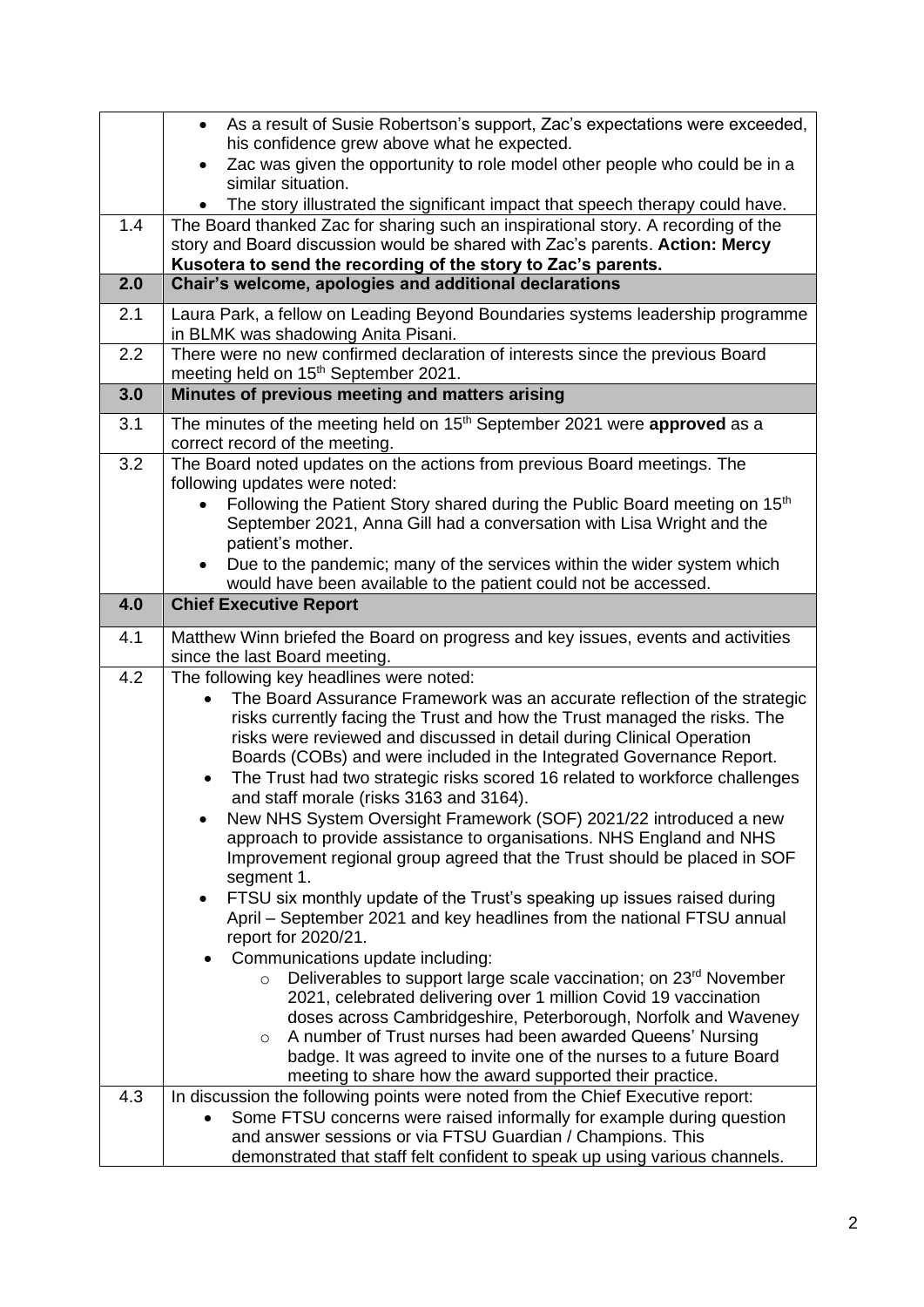|     | Covid 19 issues including lateral flow tests to be discussed as part of the                                                                                 |
|-----|-------------------------------------------------------------------------------------------------------------------------------------------------------------|
|     | Integrated Governance Report (item 5).                                                                                                                      |
|     | NHS staff vaccination mandating by April 2022 - to be discussed as part of<br>$\bullet$<br>the workforce discussion.                                        |
|     | The Board would reflect on the assessment of the two highest scoring risks<br>$\bullet$                                                                     |
|     | at the end of the discussion on the Integrated Governance Report.                                                                                           |
|     | discussion. Action: to assess at the end of the IGR conversation                                                                                            |
|     | whether the two highest scoring risks were accurately scored and                                                                                            |
|     | whether there were controls and mitigation in place to effectively                                                                                          |
|     | manage the risks.                                                                                                                                           |
| 4.5 | The Board received, discussed and noted the Chief Executive's report.                                                                                       |
| 5.0 | <b>Integrated Governance Report (IGR)</b>                                                                                                                   |
| 5.1 | The IGR for the reporting period August and September 2021 had been revised to                                                                              |
|     | incorporate comments from the previous Board discussion in relation to Clinical                                                                             |
|     | Operational Boards (COBs) escalation and improve the assurance process. The                                                                                 |
|     | following changes were noted:<br>Exceptions were reported against each of the four strategic objectives within                                              |
|     | the body of the report.                                                                                                                                     |
|     | Assessment of assurance was summarised as part of the Executive<br>$\bullet$                                                                                |
|     | summary.                                                                                                                                                    |
|     | A summary of assessment of key matters, risks and areas of outstanding                                                                                      |
|     | practice from each COB.                                                                                                                                     |
| 5.2 | The key highlights from providing outstanding care section included the following:                                                                          |
|     | Overall assurance rating remained the same as in previous reporting.                                                                                        |
|     | Mass vaccination sites continued to offer Covid 19 vaccines and boosters to<br>$\bullet$<br>relevant cohorts.                                               |
|     | The Trust was compliant with the national mandate that requires (from the<br>$\bullet$                                                                      |
|     | 11th of November 2021) all staff visiting CQC registered care homes to have                                                                                 |
|     | received both 1 <sup>st</sup> and 2 <sup>nd</sup> vaccine doses.                                                                                            |
|     | The Patient Safety team had reviewed the process for reviewing serious<br>$\bullet$                                                                         |
|     | incidents and investigations to strengthen the governance around the                                                                                        |
|     | process.                                                                                                                                                    |
|     | Non-medical prescribing three yearly training was rolled out.                                                                                               |
|     | Safeguarding remained challenging both locally and nationally. Partnership<br>$\bullet$<br>work continued.                                                  |
|     | Multi-Agency Safeguarding Hub (MASH) activity continued to be variable;                                                                                     |
|     | volume of referrals to MASH indicated a slight increase on pre-pandemic<br>levels.                                                                          |
|     | An internal review of all actions from Serious Incidents, safeguarding reviews                                                                              |
|     | and domestic homicide reviews had been completed.                                                                                                           |
|     | Safeguarding Team were reviewing information relating to the newly<br>$\bullet$                                                                             |
|     | published Liberty Protection Safeguarding process which would be due for                                                                                    |
|     | implementation in April 2022.                                                                                                                               |
|     | The Trust reported one outbreak at the end of September in the Adult Rapid<br>$\bullet$                                                                     |
|     | Response team in Luton. The incident was reported via the national system                                                                                   |
|     | and has subsequently been closed. Lessons learnt were disseminated.                                                                                         |
|     | New Infection Prevention and Control (IPAC) guidance would be reviewed.<br>٠<br>Flu vaccination continued; the six-week plan was now extended for a further |
|     | ٠<br>two weeks. Drop-in clinics were being undertaken. Quality team developed a                                                                             |
|     | QR code for staff who received the vaccination from GPs or other forums.                                                                                    |
|     | Uptake rate was lower when compared to same period last year but                                                                                            |
|     | comparable to other Trusts across the patch.                                                                                                                |
|     | There was an increase in reported workload for complaints; a skill mix                                                                                      |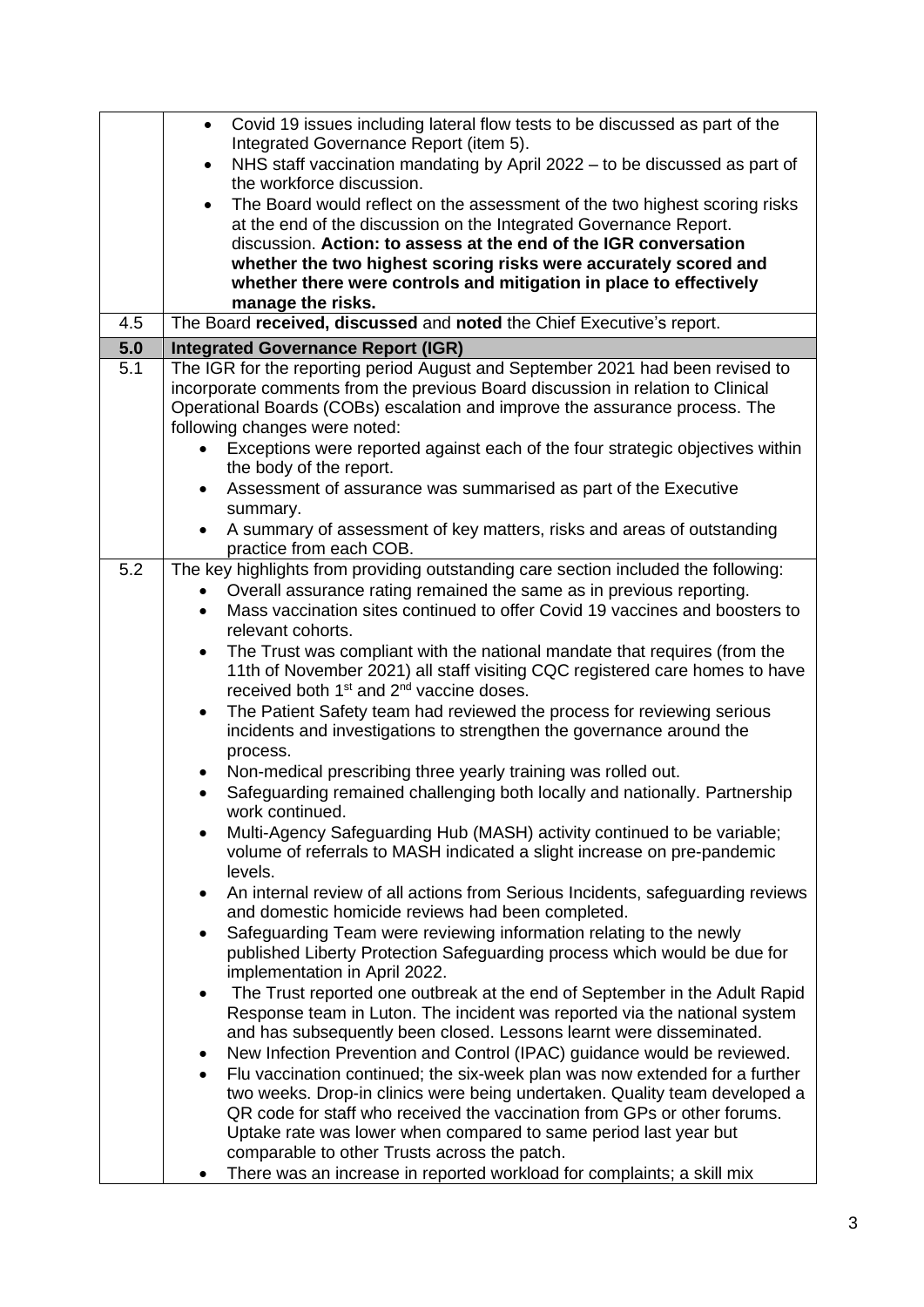|     | evaluation was currently underway.                                                                                                                        |
|-----|-----------------------------------------------------------------------------------------------------------------------------------------------------------|
|     | Dental backlog of patients waiting for treatment under general anaesthetics<br>$\bullet$                                                                  |
|     | in Cambridgeshire was cleared.                                                                                                                            |
|     | There were pressures in Bedfordshire and Luton Community Paediatrics                                                                                      |
|     | Services. Mitigation was in place.                                                                                                                        |
|     | Areas of outstanding practice were outlined in the report for noting.                                                                                     |
| 5.3 | In discussion the following points were noted:                                                                                                            |
|     | The Board welcomed the revised format of the IGR; it provided clarity and                                                                                 |
|     | insight on how issues discussed during COBs were fed into the Board.                                                                                      |
|     | Assurance on key risks were clearly articulated.                                                                                                          |
|     | Active participation in the Long Covid Pathway; system video for Long Covid                                                                               |
|     | patients was now finalised.                                                                                                                               |
|     | COBS received assurance on the number of patients/service users who<br>$\bullet$                                                                          |
|     | gave feedback on the care they received (metric 1b). Action: to explore<br>other metrics to complement the core metric.                                   |
|     | Lateral flow reminders continued to be sent to staff via emails and texts.                                                                                |
|     | Quality of referrals into and from Trust services was important; some<br>$\bullet$                                                                        |
|     | referrals were rejected due to insufficient information. The Trust was working                                                                            |
|     | with partners on what makes a good referral.                                                                                                              |
|     | The Trust continued to work with partners to strengthen safeguarding and<br>$\bullet$                                                                     |
|     | escalation processes. In Luton, thresholds for safeguarding were co-                                                                                      |
|     | produced; practitioners were aware of the thresholds. There was a                                                                                         |
|     | safeguarding hub focusing on three key safeguarding areas: domestic                                                                                       |
|     | violence, drug and alcohol and mental health issues.                                                                                                      |
| 5.4 | Anita Pisani briefed the Board on the level of assurance regarding the strategic                                                                          |
|     | objective to 'Be an excellent employer.' The following points were noted:                                                                                 |
|     | Reasonable assurance for safe and effective; substantial assurance for well                                                                               |
|     | led domains as previously reported.                                                                                                                       |
|     | Detailed information on workforce pressures and challenges were covered<br>٠                                                                              |
|     | in the bi-annual workforce review which would be discussed later on the                                                                                   |
|     | agenda (item 10)                                                                                                                                          |
|     | Continued focus on staff health and well-being; staff were encouraged to<br>$\bullet$<br>take their annual leave and to be kind to each other.            |
|     | The Trust continued to explore ways of supporting staff; scheduled                                                                                        |
|     | December Leadership forum discussion on what more could be done to                                                                                        |
|     | support staff.                                                                                                                                            |
|     | Some roles were challenging to recruit into both locally and national, for                                                                                |
|     | example, Healthy Child Programme; a proactive plan was in place.                                                                                          |
|     | Challenges and issues for workforce were discussed weekly during Incident<br>$\bullet$                                                                    |
|     | Management Team (IMT) meeting. Service Directors had regular sitrep                                                                                       |
|     | calls.                                                                                                                                                    |
|     | Staff survey rate was currently slightly lower than last year's (58%) currently<br>53%. Generally, the response rates across other Trusts were lower this |
|     | year. Feedback expected in February/March 2022.                                                                                                           |
|     | An increase on agency and bank; this was due to mass vaccination delivery.                                                                                |
|     | The agency ceiling had not been adjusted for the expected mass                                                                                            |
|     | vaccination service spend.                                                                                                                                |
| 5.5 | In discussion the following points were noted:                                                                                                            |
|     | There was continued focus on IT and telephony across services. The Trust                                                                                  |
|     | had a stable platform for telephony provided by BT.                                                                                                       |
|     | IT had improved; roll-out commenced in October 2021 and most staff now<br>$\bullet$                                                                       |
|     | had new IT kits. However, there were some pockets of IT operational                                                                                       |
|     | difficulties to be addressed; this was due to national supply chain pressures;                                                                            |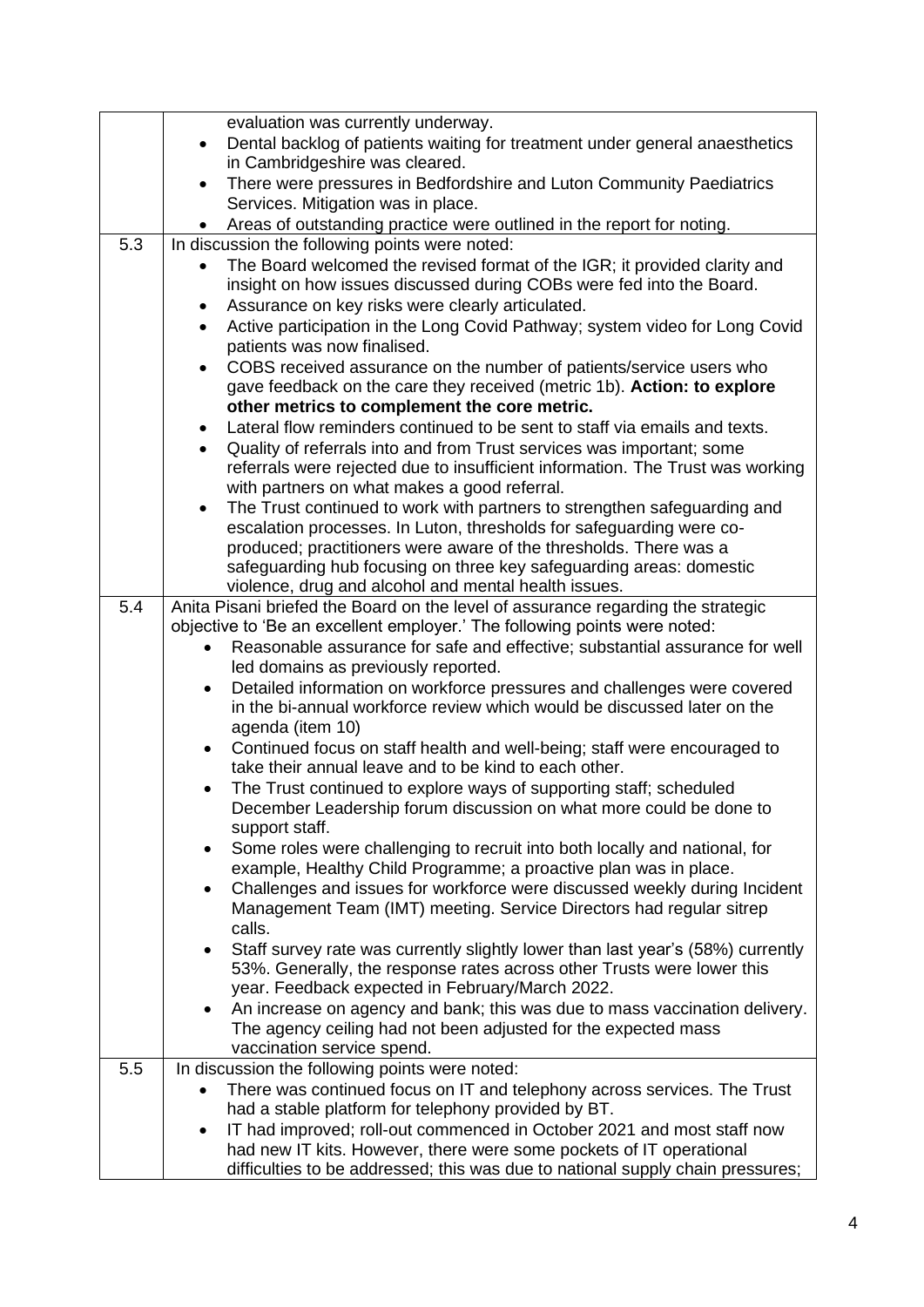| The Trust had two innovation ambassadors; they were holding conversations<br>with clinicians on how IT could be more useful for clinicians.<br>5.6<br>Anita Pisani briefed the Board on 'collaborate with others' section. |  |
|----------------------------------------------------------------------------------------------------------------------------------------------------------------------------------------------------------------------------|--|
|                                                                                                                                                                                                                            |  |
|                                                                                                                                                                                                                            |  |
|                                                                                                                                                                                                                            |  |
|                                                                                                                                                                                                                            |  |
| The report outlined a list of collaboration activities to ensure the Board was sighted                                                                                                                                     |  |
| of the Trust's involvement at system level. The following points were noted:                                                                                                                                               |  |
| The section was now in line with the revised Trust measures as discussed                                                                                                                                                   |  |
| during previous meetings.                                                                                                                                                                                                  |  |
| Substantial assurance for well-led levels and restricted (due to the<br>$\bullet$                                                                                                                                          |  |
| pandemic) for effective.<br>The Princess of Wales Hospital (POW) site development plan milestones                                                                                                                          |  |
| were achieved.                                                                                                                                                                                                             |  |
| Update on the Trust contribution to Cambridgeshire and Peterborough NHS                                                                                                                                                    |  |
| Foundation Trust (CPFT), East London NHS Foundation Trust (ELFT) and                                                                                                                                                       |  |
| across the provider landscape in Luton.                                                                                                                                                                                    |  |
| The Trust fully participated in ICS activities within the system (BLMK and                                                                                                                                                 |  |
| Cambridgeshire and Peterborough) and had good working relationship with                                                                                                                                                    |  |
| local authorities.                                                                                                                                                                                                         |  |
| Detailed research activities in August and September 2021.                                                                                                                                                                 |  |
| The 'Most Capable Provider' framework would be used to assess whether                                                                                                                                                      |  |
| the preferred lead provider in the ICS had the capability to undertake the                                                                                                                                                 |  |
| Lead Provider work. The Trust was leading Children and Maternity                                                                                                                                                           |  |
| collaborative and would pay close attention to the implications of the process                                                                                                                                             |  |
| especially in terms of governance, organisational development and risk.                                                                                                                                                    |  |
| 5.7<br>Mark Robbins briefed the Board on the 'sustainable organisation' section of the                                                                                                                                     |  |
| report. The following key points were noted:                                                                                                                                                                               |  |
| Levels of assurance remained unchanged for the reporting period.                                                                                                                                                           |  |
| External Auditor's opinion and its Value for money conclusion and funding<br>$\bullet$                                                                                                                                     |  |
| arrangements continued to provide assurance of the Trust's sustainability.<br>Month six, the Trust delivered the required balance position.                                                                                |  |
| ٠<br>Trade receivables had increased, and trade payables had decreased over                                                                                                                                                |  |
| $\bullet$<br>the reporting period to impact on the cash position.                                                                                                                                                          |  |
| The Trust had received £9m in November 2021 in relation to the large-scale                                                                                                                                                 |  |
| vaccination service for the period up to September 2021.                                                                                                                                                                   |  |
| No material changes to the financial position.                                                                                                                                                                             |  |
| 5.8<br>In discussion the following points were noted:                                                                                                                                                                      |  |
| Carbon footprint and sustainability were covered in the Green Plan. The plan                                                                                                                                               |  |
| needed to be finalised by end of the financial year 2021/22.                                                                                                                                                               |  |
| Action: Mark Robbins to bring the Green Plan to December Board                                                                                                                                                             |  |
| Development session for discussion.                                                                                                                                                                                        |  |
| The national planning guide for next year was due in December 2021.                                                                                                                                                        |  |
| Action: Rachel Hawkins to bring an update to the Board on the Princess of                                                                                                                                                  |  |
| Wales (POW) development.                                                                                                                                                                                                   |  |
| The Board welcomed the revised Integrated Governance Report and thanked the<br>5.9                                                                                                                                         |  |
| Executive Team for pulling together such a comprehensive Report.                                                                                                                                                           |  |
| Regarding the high risks (3163 and 3164), the Board were satisfied with the risk<br>5.10                                                                                                                                   |  |
| scoring and were assured that there was mitigation in place to address the risks.<br>The Board approved the CQC Statement of Purpose which had been updated to<br>5.10                                                     |  |
| include changes in large scale vaccination sites.                                                                                                                                                                          |  |
| <b>Committee Escalation Reports</b><br>6.                                                                                                                                                                                  |  |
| 6.1<br><b>Audit Committee</b>                                                                                                                                                                                              |  |
| The following key points were noted from the report:                                                                                                                                                                       |  |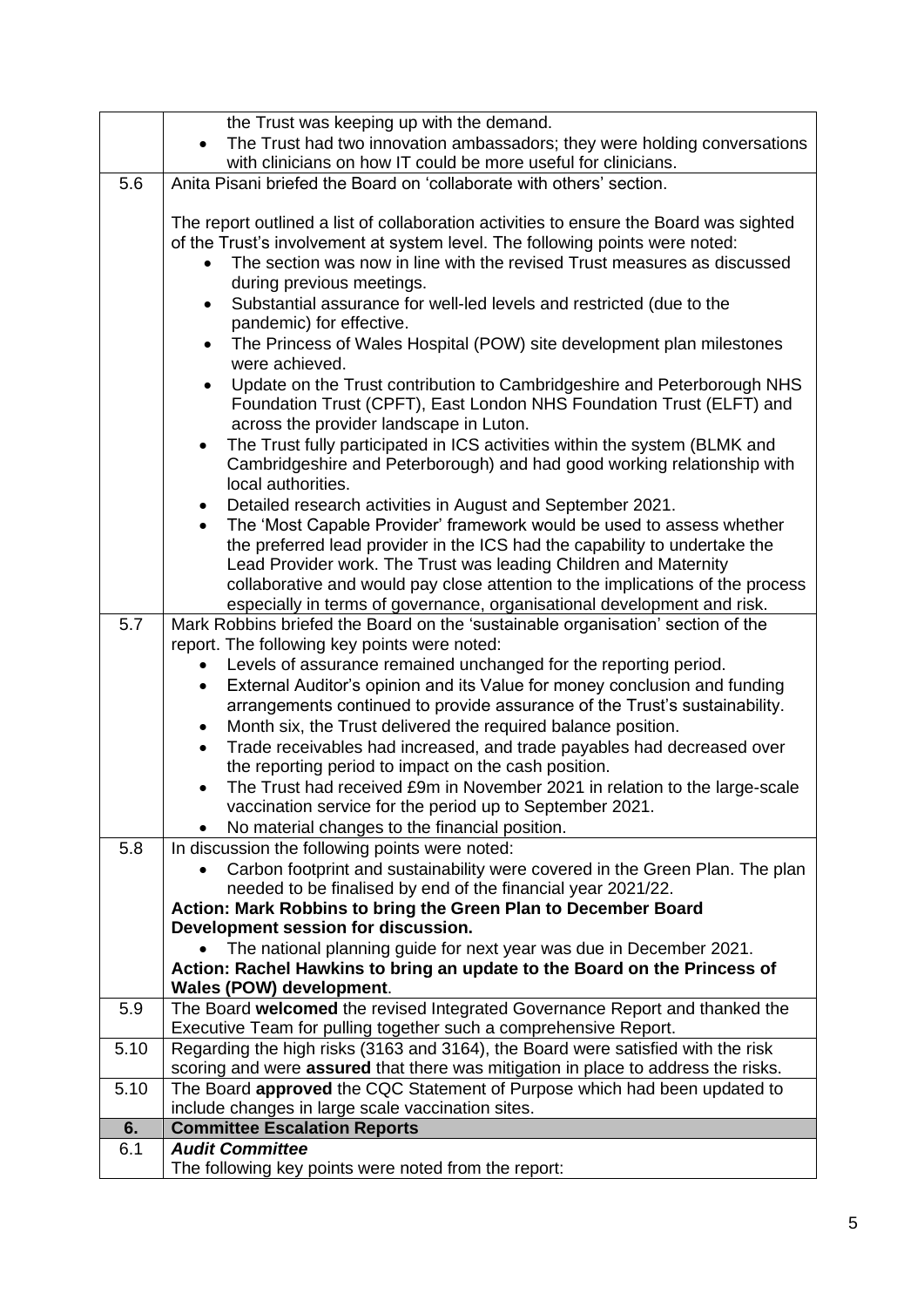|     | External Audit confirmed that the Trust 2020/21 reports and accounts had<br>$\bullet$<br>been signed and published with no qualifications or concerns recorded. |
|-----|-----------------------------------------------------------------------------------------------------------------------------------------------------------------|
|     | Internal audit reported that they were content with the Trust's internal<br>$\bullet$<br>controls.                                                              |
|     | All audit recommendations for 2020/21 were implemented within agreed<br>$\bullet$<br>timescales.                                                                |
|     | The Committee noted reasonable assurance from internal audit in relation to<br>$\bullet$<br>the Trust Key Financial Controls.                                   |
|     | Local Counter Fraud Services would conduct an email phishing awareness<br>$\bullet$                                                                             |
|     | exercise with Trust staff. Alerts and other national fraud issues would                                                                                         |
|     | continue to be shared with the Comms team to share with staff.                                                                                                  |
| 6.2 | <b>Charitable Funds Committee</b>                                                                                                                               |
|     | The following points were noted from the report:                                                                                                                |
|     | There were no points of escalation to the Board.                                                                                                                |
|     | Committee received reports and updates of charitable activities.<br>$\bullet$                                                                                   |
|     | The pandemic continued to impact fundraising activities and the ability of<br>$\bullet$                                                                         |
|     | staff to support charitable fund initiatives.                                                                                                                   |
|     |                                                                                                                                                                 |
| R 2 | Infractructura Committoo                                                                                                                                        |

| 6.3 | <b>Infrastructure Committee</b>                                                                            |
|-----|------------------------------------------------------------------------------------------------------------|
|     | The following points were noted from the report:                                                           |
|     | The Committee received assurance on key Estate and ICT programmes and                                      |
|     | performance.                                                                                               |
|     | Update on IT infrastructure migration and activities.                                                      |
|     | The Committee approved the Annual Premises Assurance report.                                               |
| 6.4 | <b>CCS and CPFT Joint Partnership Board</b>                                                                |
|     | The following points were noted from the report:                                                           |
|     | Good examples of joint working were received.                                                              |
|     | Patient experience story outlining the impact of support received.                                         |
|     | Outstanding practice including Best Start in Life; pilot commenced in June<br>$\bullet$<br>2021.           |
|     | Successful recruitment to increase skill mix of staffing.                                                  |
|     | Discussion on co-production; a presentation shared during Children's COB.                                  |
|     | Team to present to January Joint Partnership Board.                                                        |
| 6.5 | The Board noted the escalation points from Committees                                                      |
| 7.  | <b>Assurance and Compliance Reports</b>                                                                    |
|     |                                                                                                            |
| 7.1 | <b>Bi-Annual Workforce Review</b>                                                                          |
|     | The following points were noted:                                                                           |
|     | NHS East of England issued a document 'If Your Face Fits' which                                            |
|     | provided suggested improvements/changes to remove bias from                                                |
|     | recruitment process. The Trust reviewed and changed the Trust                                              |
|     | recruitment and selection process to incorporate suggested changes.                                        |
|     | Continued focus on supporting staff to stay in the organisation.<br>$\bullet$                              |
|     | The Trust continued to work closely with staff side; regular Joint                                         |
|     | Consultation and Negotiating Partnership meetings continued to take                                        |
|     | place.                                                                                                     |
| 7.2 | The following points were noted in discussion:                                                             |
|     | A number of indicators were used to show the impact of the Trust's ongoing                                 |
|     | workforce activities, for example, staff survey feedback and Workforce, Race<br>Equality Standards (WRES). |
|     | The Trust continued to promote diverse interview panels and the positive<br>$\bullet$                      |
|     | role of the BAME panel members through feedback and work with the                                          |
|     | <b>Cultural Diversity network.</b>                                                                         |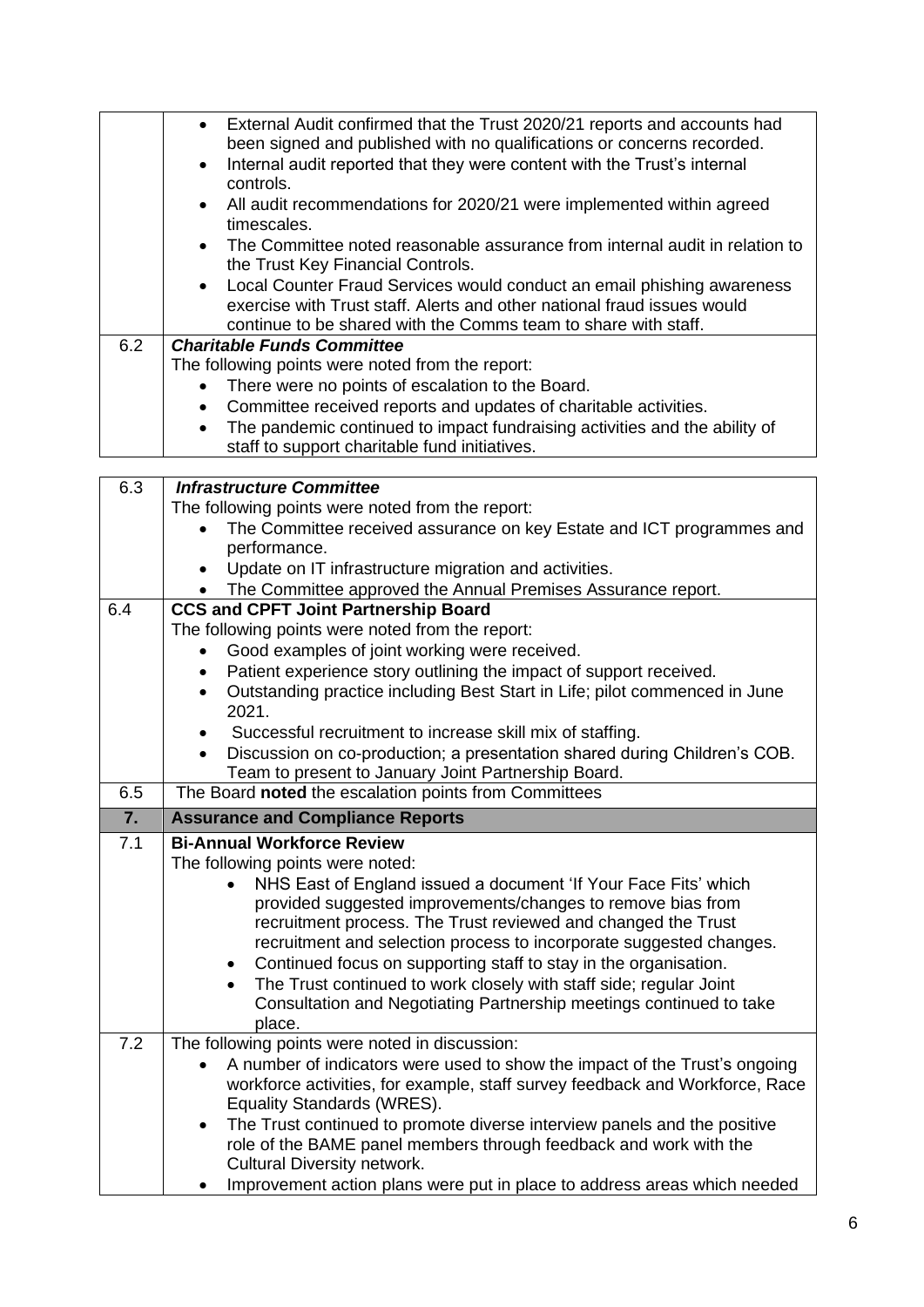|      | to be improved.                                                                                                                                   |
|------|---------------------------------------------------------------------------------------------------------------------------------------------------|
|      | Action: Anita Pisani and Angela Hartley to hold an offline meeting with Fazilet                                                                   |
|      | Hadi and discuss equality and diversity issues.                                                                                                   |
|      | The Trust had an annual process to identify staff training and education                                                                          |
|      | needs and provided support to staff to undertake and gain continuing                                                                              |
|      | professional development.                                                                                                                         |
|      | The digital Transformation Strategy would include details on what the Trust<br>$\bullet$                                                          |
|      | could do to improve the experience of staff working with IT systems. Action:                                                                      |
|      | Rachel Hawkins to confirm reporting arrangements for the Digital                                                                                  |
|      | <b>Transformation Strategy.</b>                                                                                                                   |
|      | The Trust was involved in system level workforce planning modelling<br>$\bullet$                                                                  |
|      | including leadership programme. Best practice shared across the system.                                                                           |
|      | The NHS human resources and organisational development vision for 2030                                                                            |
|      | was published on 22 <sup>nd</sup> November 2021.                                                                                                  |
|      | Action: Anita Pisani and Angela Hartley would work on how to embed the                                                                            |
| 7.3  | vision into the Trust workforce strategy.<br>The Board noted the report and thanked Anita Pisani and Angela Hartley for                           |
|      | providing such a comprehensive report.                                                                                                            |
| 8    | Winter Surge Assurance Plan 2021/22                                                                                                               |
| 8.1  |                                                                                                                                                   |
|      | The following points were noted from the report:                                                                                                  |
|      | The plan was presented to the Board to provide assurance on the Trust's<br>$\bullet$<br>operational resilience for the winter season for 2021/22. |
|      | The plan had been shared with the Emergency Preparedness, Resilience<br>$\bullet$                                                                 |
|      | and Response (EPRR) Operational Group and the Wider Executive Team.                                                                               |
|      | Risk ID 3426 relating to winter surge had been added to the Trust BAF.<br>$\bullet$                                                               |
|      | The plan was also shared with the system. The Board was requested to                                                                              |
|      | note and endorse the plan.                                                                                                                        |
| 8.2  | The following comments were noted in discussion:                                                                                                  |
|      | The Trust would work closely with the local authority and Commissioners if                                                                        |
|      | there was a localised issue. In case of a national emergency, the Trust                                                                           |
|      | would follow national guidance.                                                                                                                   |
|      | The Trust continued to hold regular IMT discussions.                                                                                              |
|      | Decision to stand down services would be taken if the NHS moved to the                                                                            |
|      | Level 4 which was the highest level.                                                                                                              |
|      | The Trust would review its processes to mirror the new IPAC quidance which                                                                        |
|      | was published on 24 <sup>th</sup> November 2021.                                                                                                  |
| 8.3  | The Board noted and endorsed the Winter Surge Assurance Plan for 2021/22.                                                                         |
| 9    | The Trust Critical and Major Incident Plan and the Business Continuity Plan                                                                       |
| 9.1  | The Board endorsed the plans.                                                                                                                     |
| 10.  | <b>Claims and Litigation Annual Report</b>                                                                                                        |
| 10.1 | The Board received an update on Claims and Litigation involving the Trust in the                                                                  |
|      | period between 1 April 2020 to 31 March 2021.                                                                                                     |
| 10.2 | The Board noted the Claims and litigation annual report for 2020/21.                                                                              |
| 11.  | <b>Any other Business</b>                                                                                                                         |
| 11.1 | There was no other business discussed.                                                                                                            |
| 12.  | Questions from members of the public                                                                                                              |
| 12.1 | A member of the public Rob Hallam joined the meeting. The following questions                                                                     |
|      | were received:                                                                                                                                    |
|      | What delegated responsibility does CCS have for 'workforce' planning and<br>$\bullet$                                                             |
|      | provision to support the effective running of NHS approved vaccination                                                                            |
|      | centres in the region?                                                                                                                            |
|      | How is the current funding investment for 'workforce' support spread                                                                              |